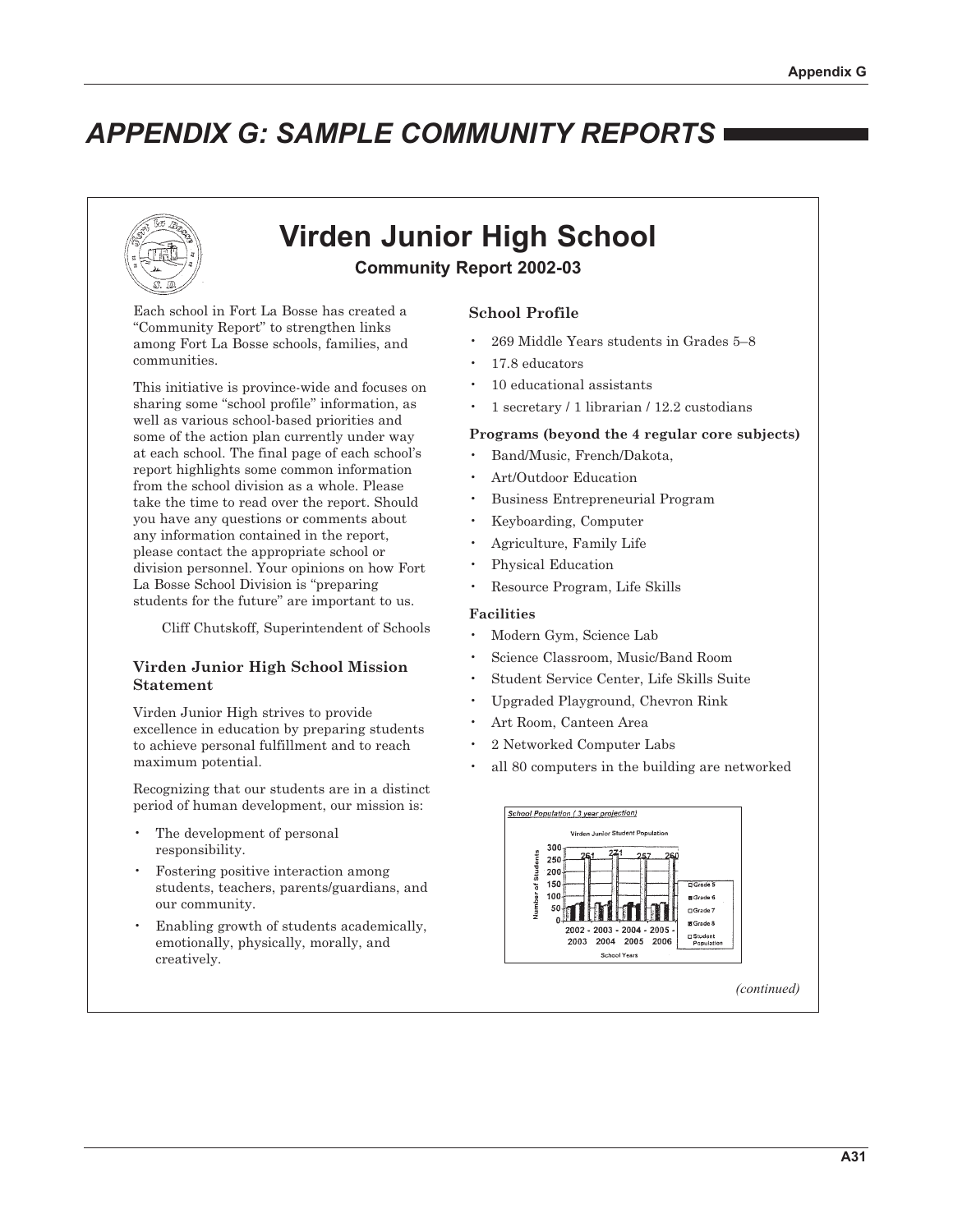#### **School Priorities 2002-03**

School Priorities for 2002–03 School Year

- To further instill in students a pride in their country.
- To continue to enhance student's desire to achieve to the best of their ability in a fun-orientated environment.
- To further enhance the school's code of conduct policy.
- To continue to refine the student and staff leadership models.
- Advisory Council Priority To continue to enhance playground facilities.

The above priorities are five of the school's 10 priorities, of which nine were developed by the school staff and one by the school's advisory council. From these priorities, staff developed plans of action, expected outcomes, and activities. These priorities were also matched with priorities of the school division and the Department of Education. Some positive results would include: various school activities that enhanced student appreciation of how lucky they are to live in Canada, improved student Canadian Achievement Test scores, even better student attendance rates, a revised code of conduct policy that included the opportunity for student merits, the development of a formal teacher leader model and more opportunity for students to develop their leadership skills, and formal school playground plans being developed and some degree of fundraising for the project.

#### VJH 2002-03 Canadian Achievement Test (CAT) Results

(Students should be at their grade level plus 8 months)

Grade 5: 6.3 (5 months above Canadian average)

Grade 6: 7.5 (7 months above Canadian average)

Grade 7: 8.2 (4 months above Canadian average)

Grade 8: 10.4 (16 months above Canadian average)

#### **Peer Helpers**

Virden Junior High has a 20-vear record of having a student peer helper program, which involves formal training so that students may assist other students either academically or with personal problems. The students are available to listen to the problems of classmates and point them towards agencies within the school.

#### **VJH Student Attendance**

We are pleased that the students who attend this school have an attendance rate of 95.6%. VJH Students must like their school.

#### **Extra Curricular Events**

The students at Virden Junior High were exposed to many opportunities, which included drama, volleyball, music, basketball, art, badminton, Track & Field, leadership, and participaction activities to name a few. The staff members at Virden Junior High are firm believers in the Middle Years philosophy. This philosophy emphasizes participation and cooperation rather than the "got to win at all costs" mentally.

If you have any questions, comments, or ideas in regards to this Community Report, or any aspect of your community school, please feel free to call the school any time at 748-1932.

Parents are always welcome!

Virden Junior High School Community Report: Used with permission of Mark Keown.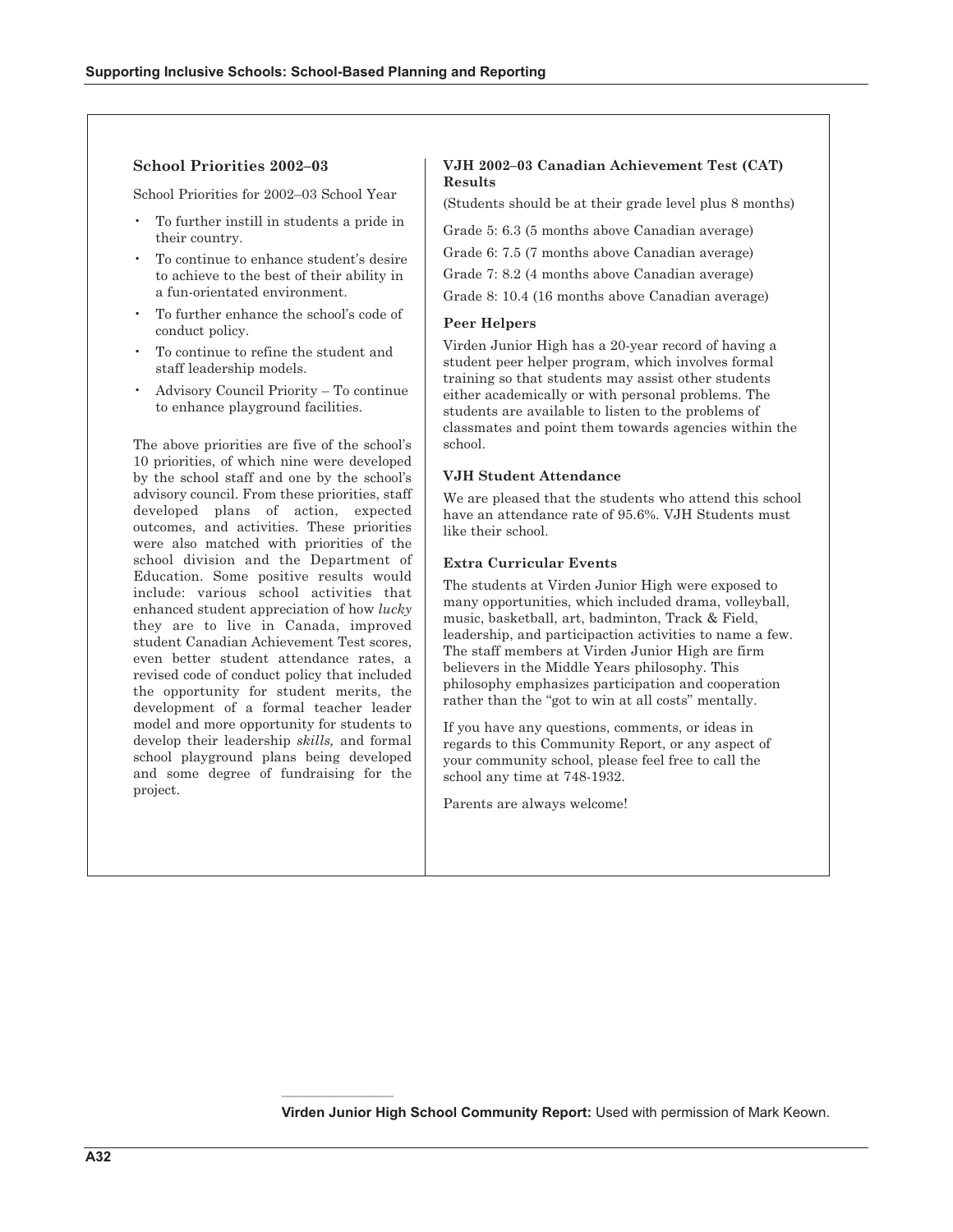## "Preparing students for the future" **Fort La Bosse**

www.flbsd.mb.ca

Fort La Bosse Division Profile

Annual budget of 12.8 million dollars (2003-2004)

resources.

- 2500 sq. kilometres in area in Fort La Bosse
- 1550 full-time equivalent students
- Buses travel over one million kms./yr. on 36 daily routes
- 11 schools over  $275,000$  sq. ft of space
- Approximately 500 full- and part-time employees
- Over 750 computers in the division
- A broad range of Academic, Business, and Vocational Programs
- 15.8 to 1 Pupil/Classroom Teacher Ratio (Division Average)

#### Priorities/Initiatives

- 1. Efforts to address staffing shortages through recruitment fairs, enhancements for substitutes.
- 2. Responding to declining student enrolment by participating in Virden & Area Education Initiative to promote post-secondary learning opportunities and regional development.
- 3. Addressing "At Risk" learners through Early Literacy intervention, Social Skills/Counselling Programs, Aboriginal Academic Achievement grant support, Healthy Schools Project initiated at VCI, developing an Early Numeracy initiative, Threat Assessment inservicing and policy development, and the Alternate Classroom at VCI.
- 4. Communication through pre-budget consultation meetings with community, developing graduating student "exit surveys", and publishing our first annual "Community Report Card".
- 5. Technology: extensive integration inservicing of staff, high-speed wireless network in place, and the expanding of S1-S4 online course delivery.
- 6. Facility & Safety Infrastructure: new Workplace Safety and Health program/policy in development, playground safety enhancement initiatives, and major facility improvements at various schools.



#### **Division Enrollment Patterns**

**Student Assessment and Evaluation** 

Division policy based on the Canadian Principles of Fair Assessment

The Fort La Bosse School Division is committed to working

together with our communities to prepare students for the future

by providing quality education and fostering lifelong learning in caring environments while making the best possible use of

- Belief that the most authentic assessment is classroom-based
- Participation in mandated provincial standards tests
- 2003 Grade 3 Assessment results:
	- Literacy: 85% of students either independently or with limited assistance met or exceeded expectations.
	- Numeracy: 91% of students either independently or with limited assistance met or exceeded expectations.
- Jan. 2003 Senior 4 Pass Rate & Division Average:
	- ELA: Pass Rate 93.5% & 69.6%  $(aver.)$
	- Pre Calc: Pass Rate 74.3% & 61.2% (aver.)
	- Consumer Math: Pass Rate 97.9% & 75.9% (aver.)

#### Senior Administration

Cliff Chutskoff, Superintendent Bob Findlay, Supervisor of Operations Kent Reid, Secretary Treasurer

Craig Russell, Chairman

Jim Skelton, Vice Chair

#### Fort La Bosse Board of Trustees

Brent Cook, Garry Draper, Yvonne Sheane, Margaret Walker, Dawna Jamieson. Bob Cochrane, Carl Johnas

#### **School Information**

Box 1510 447 Princess St. W Virden, Manitoba ROM 2C0

Phone: 748-1932

Fax: 7481-1944

Email: vjhadm@flbsd.mb.ca

HOME OF THE SAINTS

#### Fort La Bosse School Division Report: Used with permission of Mark Keown.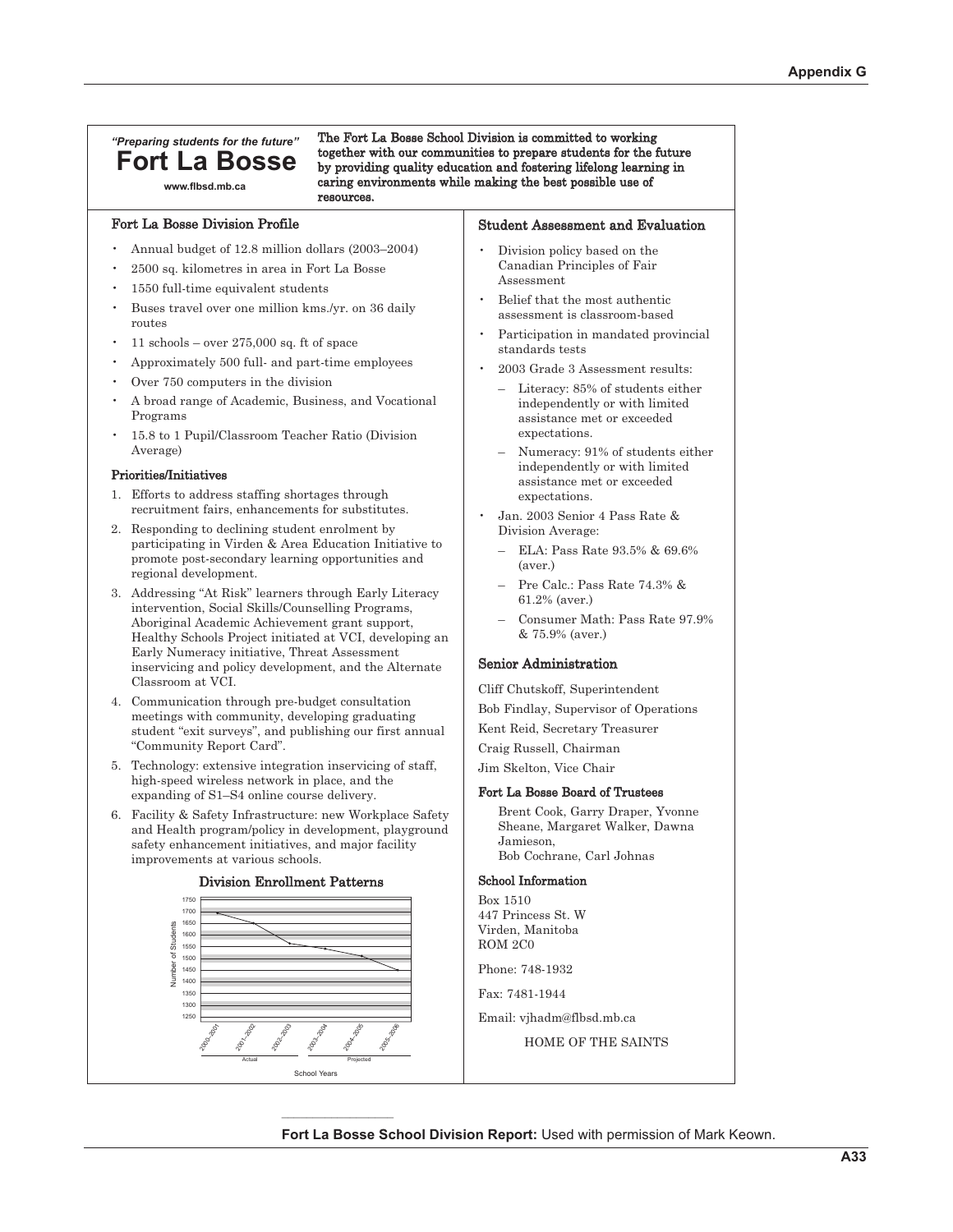## **Niverville Collegiate Institute Community Report 2002-2003**

## **Our Mission Statement**

Niverville Collegiate's staff and students are committed to working cooperatively within the community to develop well-rounded, lifelong learners in a safe, respectful, and positive learning environment.

## **About Us**

We have 20 teachers and three support staff working with one administrator in a Grade 7 to 12 setting that provides a multi-faceted education for 334 students. NCI offers both the French and German language options. All Jr. High students take both Tech. Ed.  $&$  Home Ec. for three periods/cycle in alternating semesters during the school year. We have 74% of our school's population enrolled in the Band Program. Jr. High non-band students are enrolled in Study Skills (Gr. 7), Lion's Quest (Gr. 8), or Transitional Math (Gr. 9). Our Resource Teacher works alongside the classroom teachers to program for nine level-1 students and nine ESL students, as well as our less successful learners. The E.A.'s assist in implementing the programs. Enrichment opportunities are also available. All three Math streams (Consumer, Applied, & Pre-Calculus) are timetabled at NCI. Business & Technology courses continue to be in demand in our school. Two computer labs facilitate these courses. Our SIC courses this year included Publishing & Journalism (Gr. 10) and Media Literacy (Gr. 9). The IITV Lab offered eight courses to our Senior students, which might not be offered locally. Our organized Intramural Program & competitive House League (Gr. 7 & 8) allowed students to practice skills learned in the Phys. Ed. Class. The Student Council acted as a liaison between staff and the student body. It provided opportunities to develop skills in leadership and committee participation. An extracurricular club produced the school yearbook for release in June. We worked closely with the Parent Advisory Council, Band Boosters, Town Council, and Church Groups.

## 2002 - 2003 Priorities

We will strengthen public understanding of who we are and what we do by consistent open communication and cooperation with the community.

**Successes:** Various records and statistics will help us to track responses to school communications on paper and on the web.

All teachers will implement five diversified instructional strategies to incorporate into the learning process.

Successes: In staff meetings and one-on-one sessions with the resource department, teachers have begun to understand and implement principles and procedures of differentiated instruction in order to reach more students more effectively.

We will continue to make our school more attractive and appealing as a place in which to work and learn.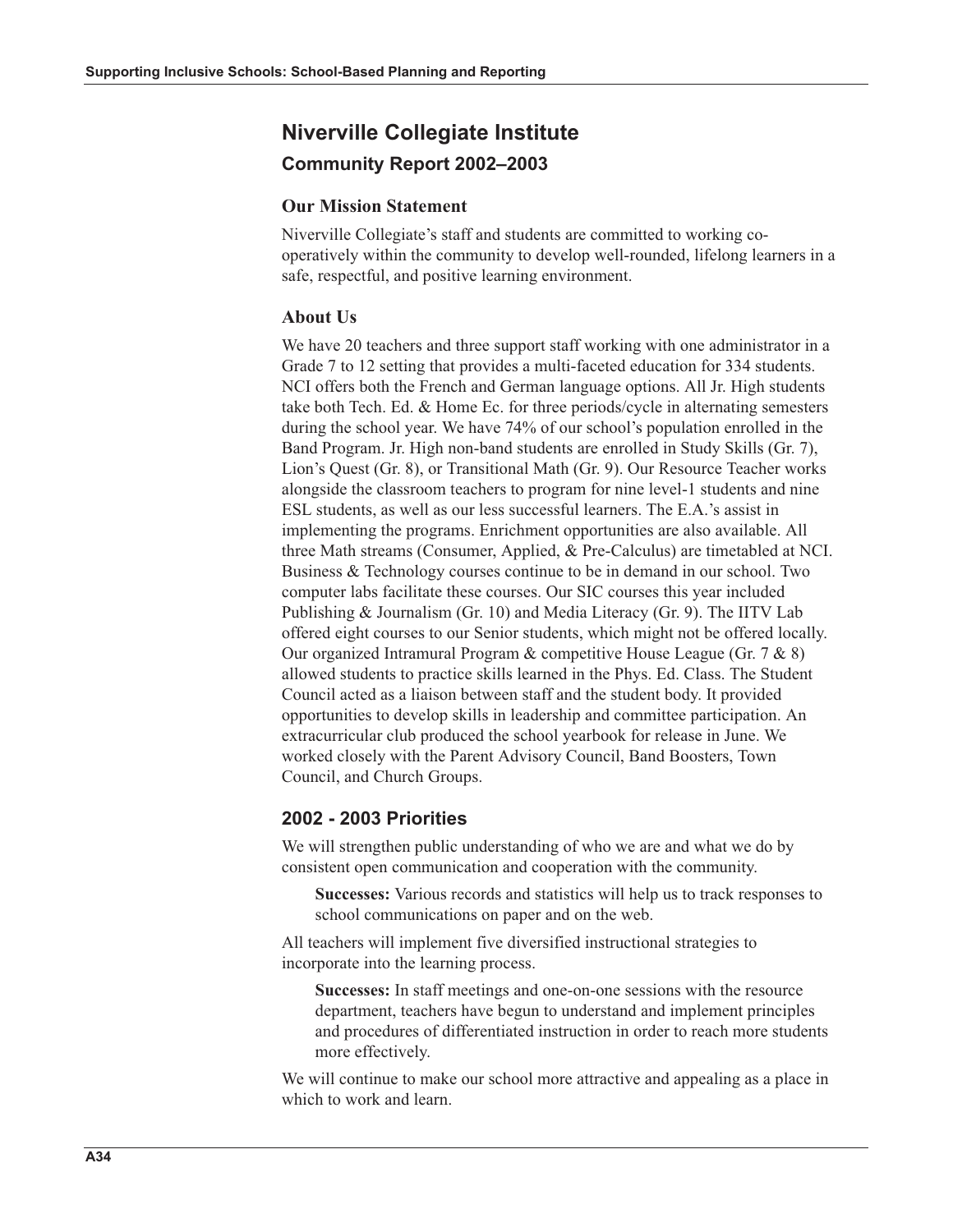**Successes:** With the help of student council, parents' input, and the efforts of the faculty and staff, we have implemented a number of positive programs and innovations in the physical setting and procedures of Niverville Collegiate Institute.

We will have remained fiscally responsible and accountable at the school level for any computer-related purchases.

**Successes:** The Maplewood database software is streamlining and speeding up the reporting of attendance, marks and credits, and library usage.

Our school will have finished implementing the new science curriculum.

**Successes:** The new provincial curriculum, including Grade  $7 -$  Senior 2 Science Power textbooks, is in place; professional development will continue to aid in the implementation and success of the new curriculum.

## We'd need a whole booklet just to list our highlights this year, but here's a quick capsule:

Student council did amazing things this year, like the Twelve Days of Christmas including a rollicking talent show, and making some stylin' NCI-wear available to the students.

Music continued to be a strength as the bands all did well at the Christmas Concert and at the Optimist Festival; the Senior Band trip was the most successful ever.

The Princess Bride was an incredibly successful and enjoyable dramatic achievement.

**School planning** and effective discipline processes were staff focuses this year, as a team attended Effective Behaviour Support seminars and worked on SMART school planning procedures.

**Student activities** like field trips and the "Mitch Dorge: In Your Face and Interactive" sessions provided non-classroom learning experiences.

Parent activities continue to be crucial to school life, as demonstrated by the completion of the north-side portion of the ongoing beautification project, the purchase of a computer projector, two laptop computers, and many other examples of PAC contributions.